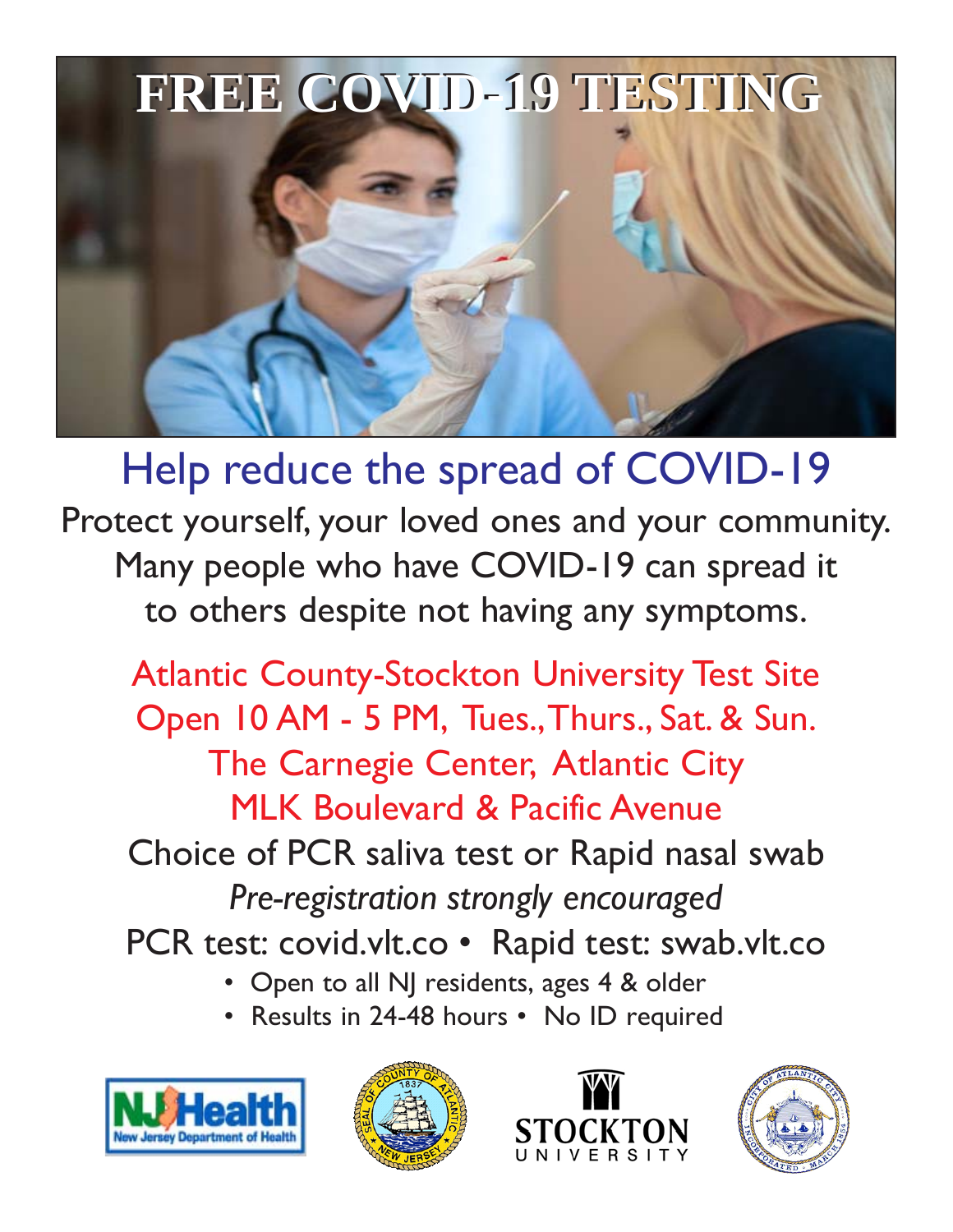

Help reduce the spread of COVID-19

Protect yourself, your loved ones and your community. Many people who have COVID-19 can spread it to others despite not having any symptoms.

Atlantic County-Stockton University Test Site Open 7 AM - 5 PM Daily Chris Gaupp Residence Hall 421 Chris Gaupp Drive • Galloway, NJ *Pre-registration strongly encouraged*

- **Open to all NJ residents** Scan QR Code
- 
- 
- Free Parking **•** Bring to site









- 
- Results in 3-5 days Choose date and time
	- No ID required Save/print voucher ID
		-